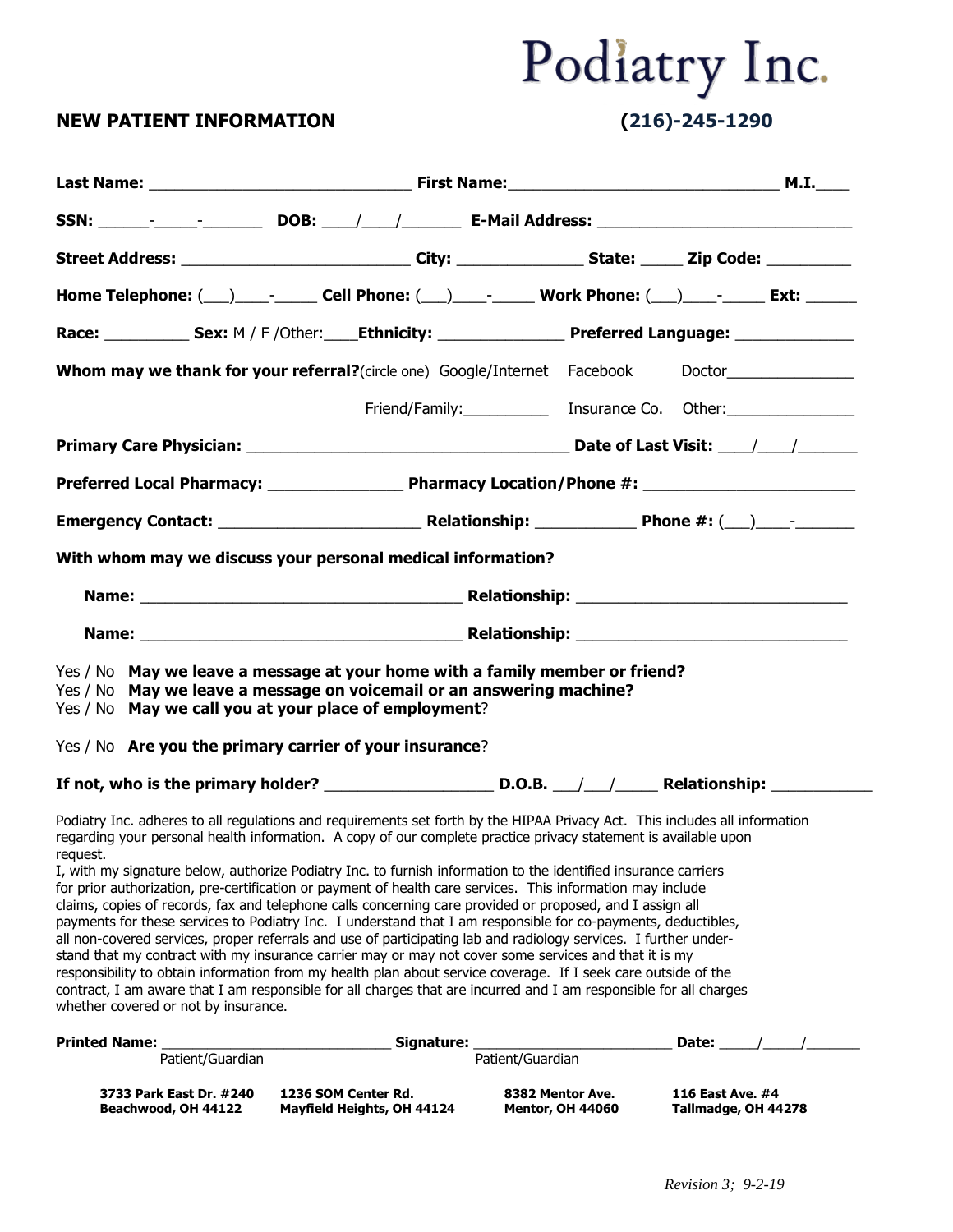### **MEDICAL HISTORY (216)-245-1290**

| MEDICAL HISTORY (Check all that apply):<br>Angina/Chest Pain<br><b>Diabetes</b><br>GERD<br>Dementia<br>$\Box$<br>$\Box$<br>$\Box$<br>Congestive Heart Failure<br>Coronary Artery Disease<br>Hepatitis<br>Neuropathy<br>Ulcer<br>$\Box$<br><b>Heart Attack</b><br>П<br>Peripheral Artery Disease<br><b>High Cholesterol</b><br>High Cholesterol<br>High Blood Pressure<br>$\Box$<br>Over Active Thyroid<br>Kidney Failure<br>Stroke<br>$\Box$<br>$\overline{\Box}$<br>$\Box$<br>Low Blood Pressure<br>Kidney Stones<br>Under Active Thyroid<br>Transient Ischemic Attack<br>Acid Reflux<br>Anemia<br>Asthma<br><b>Bronchitis</b><br>DVT/Blood Clot<br>Arthritis<br>Cirrhosis<br>Pneumonia<br>П<br>Colitis<br>HIV/AIDS<br>Gout<br>Cancer<br>_If Diabetic, recent A1c:______<br>Are you currently experiencing any of the following (Check all that apply)?<br>Hematology<br>Vascular<br>G.I<br>General<br><b>Cancer</b><br>$\Box$<br>Poor healing<br>$\Box$<br>Pain in legs<br>Melanoma<br>Nausea<br>Fever<br>$\Box$<br>$\Box$<br>$\Box$<br>Vomiting<br>Chills<br>Easy bruising<br>when walking<br>Basal cell<br>$\Box$<br>$\Box$<br>Squamous cell<br>$\Box$<br><b>Endocrine</b><br>Cramps<br>Acid Reflux<br>Fatigue<br>Pain in legs at<br><b>Skin</b><br>Other: $\sqrt{ }$<br>Diarrhea<br>Increased<br>ப<br>$\Box$<br>Musculoskeletal<br>П<br>Constipation<br>Rashes<br>Urination<br>night<br>$\Box$<br>$\Box$<br>$\Box$<br>Varicose veins<br>Itching<br>Thirsty<br>$\Box$<br>Muscle pain<br><b>Eyes</b><br>ō<br>$\Box$<br><b>Neurologic</b><br>Back pain<br><b>Blurred Vision</b><br>Sores<br>Cardiac<br>$\Box$<br>$\Box$<br>Muscle spasm<br><b>Respiratory</b><br>Numbness<br>Leg swelling<br><b>Blindness</b><br>Chest pain<br>$\Box$<br>Joint pain/stiffness<br>Chronic cough<br>Tingling<br>$\Box$<br>$\Box$<br>Psychiatric<br>$\Box$<br>$\Box$<br><b>Urinary</b><br>productive<br>Burning<br><b>Ears</b><br>Anxiety<br>$\Box$<br>Kidney failure<br><b>Dizziness</b><br>$\Box$<br>Depression<br>Shortness of<br>Loss of<br>ħ<br>$\Box$<br>$\Box$<br>Frequency<br>Mood swings<br>breath<br>$\Box$<br>Balance<br>Difficulty Hearing<br>MEDICATIONS: (prescription, over the counter, vitamins & supplements) _____ Initial here if you take no medications<br>INITIAL FOR CONSENT TO PULL MEDICATIONS IN THROUGH SURESCRIPTS, FILL OUT BELOW or PROVIDE A LIST<br><b>SURGERIES:</b> (include all major and minor procedures)<br><b>ALLERGIES:</b> _____ Initial here if you have no known allergies; otherwise, list below<br><b>SOCIAL HISTORY:</b><br>Marital Status: ____Single; ____Married; ____Partnered; ____Separated; ____Divorced; ____Widowed<br>Tobacco Use: Never; Mult - How Long Ago? Mayens; Smoke - Packs per Day Many Years? Many Years? Nears?<br>Alcohol Use: _____ Never; _____ Rare; _____Occasional; _____ Social; _____ Moderate; _____ Daily<br><b>FAMILY HISTORY:</b> (parents, grandparents or siblings)<br>Diabetes: Y / N Poor Circulation: Y / N Amputation: Y / N Cancer: Y / N Heart Disease: Y / N Lung Disease: Y / N Gout: Y / N<br><b>Other:</b> the contract of the contract of the contract of the contract of the contract of the contract of the contract of the contract of the contract of the contract of the contract of the contract of the contract of the c<br>To the best of my knowledge, I have answered the questions on this form accurately. I understand that providing<br>incorrect information can be dangerous to my health. I understand that it is my responsibility to inform the doctor<br>and office staff of any changes in my medical status.<br>$\overbrace{\hspace{2.5cm}}$ $\overbrace{\hspace{2.5cm}}$ Doctor's Signature<br>Patient's/Guardian's Signature<br><b>Date</b><br>Date |  |  | <b>M.I.</b> D.O.B. $/$ Denote: $/$ |  |  |
|----------------------------------------------------------------------------------------------------------------------------------------------------------------------------------------------------------------------------------------------------------------------------------------------------------------------------------------------------------------------------------------------------------------------------------------------------------------------------------------------------------------------------------------------------------------------------------------------------------------------------------------------------------------------------------------------------------------------------------------------------------------------------------------------------------------------------------------------------------------------------------------------------------------------------------------------------------------------------------------------------------------------------------------------------------------------------------------------------------------------------------------------------------------------------------------------------------------------------------------------------------------------------------------------------------------------------------------------------------------------------------------------------------------------------------------------------------------------------------------------------------------------------------------------------------------------------------------------------------------------------------------------------------------------------------------------------------------------------------------------------------------------------------------------------------------------------------------------------------------------------------------------------------------------------------------------------------------------------------------------------------------------------------------------------------------------------------------------------------------------------------------------------------------------------------------------------------------------------------------------------------------------------------------------------------------------------------------------------------------------------------------------------------------------------------------------------------------------------------------------------------------------------------------------------------------------------------------------------------------------------------------------------------------------------------------------------------------------------------------------------------------------------------------------------------------------------------------------------------------------------------------------------------------------------------------------------------------------------------------------------------------------------------------------------------------------------------------------------------------------------------------------------------------------------------------------------------------------------------------------------------------------------------------------------------------------------------------------------------------------------------------------------------------------------------------------------------------------------------------------------------------------------------------------------------------------------------------------------------------------------------------------------------------------------------------------------------------------------------------------------------|--|--|------------------------------------|--|--|
|                                                                                                                                                                                                                                                                                                                                                                                                                                                                                                                                                                                                                                                                                                                                                                                                                                                                                                                                                                                                                                                                                                                                                                                                                                                                                                                                                                                                                                                                                                                                                                                                                                                                                                                                                                                                                                                                                                                                                                                                                                                                                                                                                                                                                                                                                                                                                                                                                                                                                                                                                                                                                                                                                                                                                                                                                                                                                                                                                                                                                                                                                                                                                                                                                                                                                                                                                                                                                                                                                                                                                                                                                                                                                                                                                          |  |  |                                    |  |  |
|                                                                                                                                                                                                                                                                                                                                                                                                                                                                                                                                                                                                                                                                                                                                                                                                                                                                                                                                                                                                                                                                                                                                                                                                                                                                                                                                                                                                                                                                                                                                                                                                                                                                                                                                                                                                                                                                                                                                                                                                                                                                                                                                                                                                                                                                                                                                                                                                                                                                                                                                                                                                                                                                                                                                                                                                                                                                                                                                                                                                                                                                                                                                                                                                                                                                                                                                                                                                                                                                                                                                                                                                                                                                                                                                                          |  |  |                                    |  |  |
|                                                                                                                                                                                                                                                                                                                                                                                                                                                                                                                                                                                                                                                                                                                                                                                                                                                                                                                                                                                                                                                                                                                                                                                                                                                                                                                                                                                                                                                                                                                                                                                                                                                                                                                                                                                                                                                                                                                                                                                                                                                                                                                                                                                                                                                                                                                                                                                                                                                                                                                                                                                                                                                                                                                                                                                                                                                                                                                                                                                                                                                                                                                                                                                                                                                                                                                                                                                                                                                                                                                                                                                                                                                                                                                                                          |  |  |                                    |  |  |
|                                                                                                                                                                                                                                                                                                                                                                                                                                                                                                                                                                                                                                                                                                                                                                                                                                                                                                                                                                                                                                                                                                                                                                                                                                                                                                                                                                                                                                                                                                                                                                                                                                                                                                                                                                                                                                                                                                                                                                                                                                                                                                                                                                                                                                                                                                                                                                                                                                                                                                                                                                                                                                                                                                                                                                                                                                                                                                                                                                                                                                                                                                                                                                                                                                                                                                                                                                                                                                                                                                                                                                                                                                                                                                                                                          |  |  |                                    |  |  |
|                                                                                                                                                                                                                                                                                                                                                                                                                                                                                                                                                                                                                                                                                                                                                                                                                                                                                                                                                                                                                                                                                                                                                                                                                                                                                                                                                                                                                                                                                                                                                                                                                                                                                                                                                                                                                                                                                                                                                                                                                                                                                                                                                                                                                                                                                                                                                                                                                                                                                                                                                                                                                                                                                                                                                                                                                                                                                                                                                                                                                                                                                                                                                                                                                                                                                                                                                                                                                                                                                                                                                                                                                                                                                                                                                          |  |  |                                    |  |  |
|                                                                                                                                                                                                                                                                                                                                                                                                                                                                                                                                                                                                                                                                                                                                                                                                                                                                                                                                                                                                                                                                                                                                                                                                                                                                                                                                                                                                                                                                                                                                                                                                                                                                                                                                                                                                                                                                                                                                                                                                                                                                                                                                                                                                                                                                                                                                                                                                                                                                                                                                                                                                                                                                                                                                                                                                                                                                                                                                                                                                                                                                                                                                                                                                                                                                                                                                                                                                                                                                                                                                                                                                                                                                                                                                                          |  |  |                                    |  |  |
|                                                                                                                                                                                                                                                                                                                                                                                                                                                                                                                                                                                                                                                                                                                                                                                                                                                                                                                                                                                                                                                                                                                                                                                                                                                                                                                                                                                                                                                                                                                                                                                                                                                                                                                                                                                                                                                                                                                                                                                                                                                                                                                                                                                                                                                                                                                                                                                                                                                                                                                                                                                                                                                                                                                                                                                                                                                                                                                                                                                                                                                                                                                                                                                                                                                                                                                                                                                                                                                                                                                                                                                                                                                                                                                                                          |  |  |                                    |  |  |
|                                                                                                                                                                                                                                                                                                                                                                                                                                                                                                                                                                                                                                                                                                                                                                                                                                                                                                                                                                                                                                                                                                                                                                                                                                                                                                                                                                                                                                                                                                                                                                                                                                                                                                                                                                                                                                                                                                                                                                                                                                                                                                                                                                                                                                                                                                                                                                                                                                                                                                                                                                                                                                                                                                                                                                                                                                                                                                                                                                                                                                                                                                                                                                                                                                                                                                                                                                                                                                                                                                                                                                                                                                                                                                                                                          |  |  |                                    |  |  |
|                                                                                                                                                                                                                                                                                                                                                                                                                                                                                                                                                                                                                                                                                                                                                                                                                                                                                                                                                                                                                                                                                                                                                                                                                                                                                                                                                                                                                                                                                                                                                                                                                                                                                                                                                                                                                                                                                                                                                                                                                                                                                                                                                                                                                                                                                                                                                                                                                                                                                                                                                                                                                                                                                                                                                                                                                                                                                                                                                                                                                                                                                                                                                                                                                                                                                                                                                                                                                                                                                                                                                                                                                                                                                                                                                          |  |  |                                    |  |  |
|                                                                                                                                                                                                                                                                                                                                                                                                                                                                                                                                                                                                                                                                                                                                                                                                                                                                                                                                                                                                                                                                                                                                                                                                                                                                                                                                                                                                                                                                                                                                                                                                                                                                                                                                                                                                                                                                                                                                                                                                                                                                                                                                                                                                                                                                                                                                                                                                                                                                                                                                                                                                                                                                                                                                                                                                                                                                                                                                                                                                                                                                                                                                                                                                                                                                                                                                                                                                                                                                                                                                                                                                                                                                                                                                                          |  |  |                                    |  |  |
|                                                                                                                                                                                                                                                                                                                                                                                                                                                                                                                                                                                                                                                                                                                                                                                                                                                                                                                                                                                                                                                                                                                                                                                                                                                                                                                                                                                                                                                                                                                                                                                                                                                                                                                                                                                                                                                                                                                                                                                                                                                                                                                                                                                                                                                                                                                                                                                                                                                                                                                                                                                                                                                                                                                                                                                                                                                                                                                                                                                                                                                                                                                                                                                                                                                                                                                                                                                                                                                                                                                                                                                                                                                                                                                                                          |  |  |                                    |  |  |
|                                                                                                                                                                                                                                                                                                                                                                                                                                                                                                                                                                                                                                                                                                                                                                                                                                                                                                                                                                                                                                                                                                                                                                                                                                                                                                                                                                                                                                                                                                                                                                                                                                                                                                                                                                                                                                                                                                                                                                                                                                                                                                                                                                                                                                                                                                                                                                                                                                                                                                                                                                                                                                                                                                                                                                                                                                                                                                                                                                                                                                                                                                                                                                                                                                                                                                                                                                                                                                                                                                                                                                                                                                                                                                                                                          |  |  |                                    |  |  |
|                                                                                                                                                                                                                                                                                                                                                                                                                                                                                                                                                                                                                                                                                                                                                                                                                                                                                                                                                                                                                                                                                                                                                                                                                                                                                                                                                                                                                                                                                                                                                                                                                                                                                                                                                                                                                                                                                                                                                                                                                                                                                                                                                                                                                                                                                                                                                                                                                                                                                                                                                                                                                                                                                                                                                                                                                                                                                                                                                                                                                                                                                                                                                                                                                                                                                                                                                                                                                                                                                                                                                                                                                                                                                                                                                          |  |  |                                    |  |  |
|                                                                                                                                                                                                                                                                                                                                                                                                                                                                                                                                                                                                                                                                                                                                                                                                                                                                                                                                                                                                                                                                                                                                                                                                                                                                                                                                                                                                                                                                                                                                                                                                                                                                                                                                                                                                                                                                                                                                                                                                                                                                                                                                                                                                                                                                                                                                                                                                                                                                                                                                                                                                                                                                                                                                                                                                                                                                                                                                                                                                                                                                                                                                                                                                                                                                                                                                                                                                                                                                                                                                                                                                                                                                                                                                                          |  |  |                                    |  |  |
|                                                                                                                                                                                                                                                                                                                                                                                                                                                                                                                                                                                                                                                                                                                                                                                                                                                                                                                                                                                                                                                                                                                                                                                                                                                                                                                                                                                                                                                                                                                                                                                                                                                                                                                                                                                                                                                                                                                                                                                                                                                                                                                                                                                                                                                                                                                                                                                                                                                                                                                                                                                                                                                                                                                                                                                                                                                                                                                                                                                                                                                                                                                                                                                                                                                                                                                                                                                                                                                                                                                                                                                                                                                                                                                                                          |  |  |                                    |  |  |
|                                                                                                                                                                                                                                                                                                                                                                                                                                                                                                                                                                                                                                                                                                                                                                                                                                                                                                                                                                                                                                                                                                                                                                                                                                                                                                                                                                                                                                                                                                                                                                                                                                                                                                                                                                                                                                                                                                                                                                                                                                                                                                                                                                                                                                                                                                                                                                                                                                                                                                                                                                                                                                                                                                                                                                                                                                                                                                                                                                                                                                                                                                                                                                                                                                                                                                                                                                                                                                                                                                                                                                                                                                                                                                                                                          |  |  |                                    |  |  |
|                                                                                                                                                                                                                                                                                                                                                                                                                                                                                                                                                                                                                                                                                                                                                                                                                                                                                                                                                                                                                                                                                                                                                                                                                                                                                                                                                                                                                                                                                                                                                                                                                                                                                                                                                                                                                                                                                                                                                                                                                                                                                                                                                                                                                                                                                                                                                                                                                                                                                                                                                                                                                                                                                                                                                                                                                                                                                                                                                                                                                                                                                                                                                                                                                                                                                                                                                                                                                                                                                                                                                                                                                                                                                                                                                          |  |  |                                    |  |  |
|                                                                                                                                                                                                                                                                                                                                                                                                                                                                                                                                                                                                                                                                                                                                                                                                                                                                                                                                                                                                                                                                                                                                                                                                                                                                                                                                                                                                                                                                                                                                                                                                                                                                                                                                                                                                                                                                                                                                                                                                                                                                                                                                                                                                                                                                                                                                                                                                                                                                                                                                                                                                                                                                                                                                                                                                                                                                                                                                                                                                                                                                                                                                                                                                                                                                                                                                                                                                                                                                                                                                                                                                                                                                                                                                                          |  |  |                                    |  |  |
|                                                                                                                                                                                                                                                                                                                                                                                                                                                                                                                                                                                                                                                                                                                                                                                                                                                                                                                                                                                                                                                                                                                                                                                                                                                                                                                                                                                                                                                                                                                                                                                                                                                                                                                                                                                                                                                                                                                                                                                                                                                                                                                                                                                                                                                                                                                                                                                                                                                                                                                                                                                                                                                                                                                                                                                                                                                                                                                                                                                                                                                                                                                                                                                                                                                                                                                                                                                                                                                                                                                                                                                                                                                                                                                                                          |  |  |                                    |  |  |
|                                                                                                                                                                                                                                                                                                                                                                                                                                                                                                                                                                                                                                                                                                                                                                                                                                                                                                                                                                                                                                                                                                                                                                                                                                                                                                                                                                                                                                                                                                                                                                                                                                                                                                                                                                                                                                                                                                                                                                                                                                                                                                                                                                                                                                                                                                                                                                                                                                                                                                                                                                                                                                                                                                                                                                                                                                                                                                                                                                                                                                                                                                                                                                                                                                                                                                                                                                                                                                                                                                                                                                                                                                                                                                                                                          |  |  |                                    |  |  |
|                                                                                                                                                                                                                                                                                                                                                                                                                                                                                                                                                                                                                                                                                                                                                                                                                                                                                                                                                                                                                                                                                                                                                                                                                                                                                                                                                                                                                                                                                                                                                                                                                                                                                                                                                                                                                                                                                                                                                                                                                                                                                                                                                                                                                                                                                                                                                                                                                                                                                                                                                                                                                                                                                                                                                                                                                                                                                                                                                                                                                                                                                                                                                                                                                                                                                                                                                                                                                                                                                                                                                                                                                                                                                                                                                          |  |  |                                    |  |  |
|                                                                                                                                                                                                                                                                                                                                                                                                                                                                                                                                                                                                                                                                                                                                                                                                                                                                                                                                                                                                                                                                                                                                                                                                                                                                                                                                                                                                                                                                                                                                                                                                                                                                                                                                                                                                                                                                                                                                                                                                                                                                                                                                                                                                                                                                                                                                                                                                                                                                                                                                                                                                                                                                                                                                                                                                                                                                                                                                                                                                                                                                                                                                                                                                                                                                                                                                                                                                                                                                                                                                                                                                                                                                                                                                                          |  |  |                                    |  |  |
|                                                                                                                                                                                                                                                                                                                                                                                                                                                                                                                                                                                                                                                                                                                                                                                                                                                                                                                                                                                                                                                                                                                                                                                                                                                                                                                                                                                                                                                                                                                                                                                                                                                                                                                                                                                                                                                                                                                                                                                                                                                                                                                                                                                                                                                                                                                                                                                                                                                                                                                                                                                                                                                                                                                                                                                                                                                                                                                                                                                                                                                                                                                                                                                                                                                                                                                                                                                                                                                                                                                                                                                                                                                                                                                                                          |  |  |                                    |  |  |
|                                                                                                                                                                                                                                                                                                                                                                                                                                                                                                                                                                                                                                                                                                                                                                                                                                                                                                                                                                                                                                                                                                                                                                                                                                                                                                                                                                                                                                                                                                                                                                                                                                                                                                                                                                                                                                                                                                                                                                                                                                                                                                                                                                                                                                                                                                                                                                                                                                                                                                                                                                                                                                                                                                                                                                                                                                                                                                                                                                                                                                                                                                                                                                                                                                                                                                                                                                                                                                                                                                                                                                                                                                                                                                                                                          |  |  |                                    |  |  |
|                                                                                                                                                                                                                                                                                                                                                                                                                                                                                                                                                                                                                                                                                                                                                                                                                                                                                                                                                                                                                                                                                                                                                                                                                                                                                                                                                                                                                                                                                                                                                                                                                                                                                                                                                                                                                                                                                                                                                                                                                                                                                                                                                                                                                                                                                                                                                                                                                                                                                                                                                                                                                                                                                                                                                                                                                                                                                                                                                                                                                                                                                                                                                                                                                                                                                                                                                                                                                                                                                                                                                                                                                                                                                                                                                          |  |  |                                    |  |  |
|                                                                                                                                                                                                                                                                                                                                                                                                                                                                                                                                                                                                                                                                                                                                                                                                                                                                                                                                                                                                                                                                                                                                                                                                                                                                                                                                                                                                                                                                                                                                                                                                                                                                                                                                                                                                                                                                                                                                                                                                                                                                                                                                                                                                                                                                                                                                                                                                                                                                                                                                                                                                                                                                                                                                                                                                                                                                                                                                                                                                                                                                                                                                                                                                                                                                                                                                                                                                                                                                                                                                                                                                                                                                                                                                                          |  |  |                                    |  |  |
|                                                                                                                                                                                                                                                                                                                                                                                                                                                                                                                                                                                                                                                                                                                                                                                                                                                                                                                                                                                                                                                                                                                                                                                                                                                                                                                                                                                                                                                                                                                                                                                                                                                                                                                                                                                                                                                                                                                                                                                                                                                                                                                                                                                                                                                                                                                                                                                                                                                                                                                                                                                                                                                                                                                                                                                                                                                                                                                                                                                                                                                                                                                                                                                                                                                                                                                                                                                                                                                                                                                                                                                                                                                                                                                                                          |  |  |                                    |  |  |
|                                                                                                                                                                                                                                                                                                                                                                                                                                                                                                                                                                                                                                                                                                                                                                                                                                                                                                                                                                                                                                                                                                                                                                                                                                                                                                                                                                                                                                                                                                                                                                                                                                                                                                                                                                                                                                                                                                                                                                                                                                                                                                                                                                                                                                                                                                                                                                                                                                                                                                                                                                                                                                                                                                                                                                                                                                                                                                                                                                                                                                                                                                                                                                                                                                                                                                                                                                                                                                                                                                                                                                                                                                                                                                                                                          |  |  |                                    |  |  |
|                                                                                                                                                                                                                                                                                                                                                                                                                                                                                                                                                                                                                                                                                                                                                                                                                                                                                                                                                                                                                                                                                                                                                                                                                                                                                                                                                                                                                                                                                                                                                                                                                                                                                                                                                                                                                                                                                                                                                                                                                                                                                                                                                                                                                                                                                                                                                                                                                                                                                                                                                                                                                                                                                                                                                                                                                                                                                                                                                                                                                                                                                                                                                                                                                                                                                                                                                                                                                                                                                                                                                                                                                                                                                                                                                          |  |  |                                    |  |  |
|                                                                                                                                                                                                                                                                                                                                                                                                                                                                                                                                                                                                                                                                                                                                                                                                                                                                                                                                                                                                                                                                                                                                                                                                                                                                                                                                                                                                                                                                                                                                                                                                                                                                                                                                                                                                                                                                                                                                                                                                                                                                                                                                                                                                                                                                                                                                                                                                                                                                                                                                                                                                                                                                                                                                                                                                                                                                                                                                                                                                                                                                                                                                                                                                                                                                                                                                                                                                                                                                                                                                                                                                                                                                                                                                                          |  |  |                                    |  |  |
|                                                                                                                                                                                                                                                                                                                                                                                                                                                                                                                                                                                                                                                                                                                                                                                                                                                                                                                                                                                                                                                                                                                                                                                                                                                                                                                                                                                                                                                                                                                                                                                                                                                                                                                                                                                                                                                                                                                                                                                                                                                                                                                                                                                                                                                                                                                                                                                                                                                                                                                                                                                                                                                                                                                                                                                                                                                                                                                                                                                                                                                                                                                                                                                                                                                                                                                                                                                                                                                                                                                                                                                                                                                                                                                                                          |  |  |                                    |  |  |
|                                                                                                                                                                                                                                                                                                                                                                                                                                                                                                                                                                                                                                                                                                                                                                                                                                                                                                                                                                                                                                                                                                                                                                                                                                                                                                                                                                                                                                                                                                                                                                                                                                                                                                                                                                                                                                                                                                                                                                                                                                                                                                                                                                                                                                                                                                                                                                                                                                                                                                                                                                                                                                                                                                                                                                                                                                                                                                                                                                                                                                                                                                                                                                                                                                                                                                                                                                                                                                                                                                                                                                                                                                                                                                                                                          |  |  |                                    |  |  |
|                                                                                                                                                                                                                                                                                                                                                                                                                                                                                                                                                                                                                                                                                                                                                                                                                                                                                                                                                                                                                                                                                                                                                                                                                                                                                                                                                                                                                                                                                                                                                                                                                                                                                                                                                                                                                                                                                                                                                                                                                                                                                                                                                                                                                                                                                                                                                                                                                                                                                                                                                                                                                                                                                                                                                                                                                                                                                                                                                                                                                                                                                                                                                                                                                                                                                                                                                                                                                                                                                                                                                                                                                                                                                                                                                          |  |  |                                    |  |  |
|                                                                                                                                                                                                                                                                                                                                                                                                                                                                                                                                                                                                                                                                                                                                                                                                                                                                                                                                                                                                                                                                                                                                                                                                                                                                                                                                                                                                                                                                                                                                                                                                                                                                                                                                                                                                                                                                                                                                                                                                                                                                                                                                                                                                                                                                                                                                                                                                                                                                                                                                                                                                                                                                                                                                                                                                                                                                                                                                                                                                                                                                                                                                                                                                                                                                                                                                                                                                                                                                                                                                                                                                                                                                                                                                                          |  |  |                                    |  |  |
|                                                                                                                                                                                                                                                                                                                                                                                                                                                                                                                                                                                                                                                                                                                                                                                                                                                                                                                                                                                                                                                                                                                                                                                                                                                                                                                                                                                                                                                                                                                                                                                                                                                                                                                                                                                                                                                                                                                                                                                                                                                                                                                                                                                                                                                                                                                                                                                                                                                                                                                                                                                                                                                                                                                                                                                                                                                                                                                                                                                                                                                                                                                                                                                                                                                                                                                                                                                                                                                                                                                                                                                                                                                                                                                                                          |  |  |                                    |  |  |
|                                                                                                                                                                                                                                                                                                                                                                                                                                                                                                                                                                                                                                                                                                                                                                                                                                                                                                                                                                                                                                                                                                                                                                                                                                                                                                                                                                                                                                                                                                                                                                                                                                                                                                                                                                                                                                                                                                                                                                                                                                                                                                                                                                                                                                                                                                                                                                                                                                                                                                                                                                                                                                                                                                                                                                                                                                                                                                                                                                                                                                                                                                                                                                                                                                                                                                                                                                                                                                                                                                                                                                                                                                                                                                                                                          |  |  |                                    |  |  |
|                                                                                                                                                                                                                                                                                                                                                                                                                                                                                                                                                                                                                                                                                                                                                                                                                                                                                                                                                                                                                                                                                                                                                                                                                                                                                                                                                                                                                                                                                                                                                                                                                                                                                                                                                                                                                                                                                                                                                                                                                                                                                                                                                                                                                                                                                                                                                                                                                                                                                                                                                                                                                                                                                                                                                                                                                                                                                                                                                                                                                                                                                                                                                                                                                                                                                                                                                                                                                                                                                                                                                                                                                                                                                                                                                          |  |  |                                    |  |  |
|                                                                                                                                                                                                                                                                                                                                                                                                                                                                                                                                                                                                                                                                                                                                                                                                                                                                                                                                                                                                                                                                                                                                                                                                                                                                                                                                                                                                                                                                                                                                                                                                                                                                                                                                                                                                                                                                                                                                                                                                                                                                                                                                                                                                                                                                                                                                                                                                                                                                                                                                                                                                                                                                                                                                                                                                                                                                                                                                                                                                                                                                                                                                                                                                                                                                                                                                                                                                                                                                                                                                                                                                                                                                                                                                                          |  |  |                                    |  |  |
|                                                                                                                                                                                                                                                                                                                                                                                                                                                                                                                                                                                                                                                                                                                                                                                                                                                                                                                                                                                                                                                                                                                                                                                                                                                                                                                                                                                                                                                                                                                                                                                                                                                                                                                                                                                                                                                                                                                                                                                                                                                                                                                                                                                                                                                                                                                                                                                                                                                                                                                                                                                                                                                                                                                                                                                                                                                                                                                                                                                                                                                                                                                                                                                                                                                                                                                                                                                                                                                                                                                                                                                                                                                                                                                                                          |  |  |                                    |  |  |
|                                                                                                                                                                                                                                                                                                                                                                                                                                                                                                                                                                                                                                                                                                                                                                                                                                                                                                                                                                                                                                                                                                                                                                                                                                                                                                                                                                                                                                                                                                                                                                                                                                                                                                                                                                                                                                                                                                                                                                                                                                                                                                                                                                                                                                                                                                                                                                                                                                                                                                                                                                                                                                                                                                                                                                                                                                                                                                                                                                                                                                                                                                                                                                                                                                                                                                                                                                                                                                                                                                                                                                                                                                                                                                                                                          |  |  |                                    |  |  |
|                                                                                                                                                                                                                                                                                                                                                                                                                                                                                                                                                                                                                                                                                                                                                                                                                                                                                                                                                                                                                                                                                                                                                                                                                                                                                                                                                                                                                                                                                                                                                                                                                                                                                                                                                                                                                                                                                                                                                                                                                                                                                                                                                                                                                                                                                                                                                                                                                                                                                                                                                                                                                                                                                                                                                                                                                                                                                                                                                                                                                                                                                                                                                                                                                                                                                                                                                                                                                                                                                                                                                                                                                                                                                                                                                          |  |  |                                    |  |  |
|                                                                                                                                                                                                                                                                                                                                                                                                                                                                                                                                                                                                                                                                                                                                                                                                                                                                                                                                                                                                                                                                                                                                                                                                                                                                                                                                                                                                                                                                                                                                                                                                                                                                                                                                                                                                                                                                                                                                                                                                                                                                                                                                                                                                                                                                                                                                                                                                                                                                                                                                                                                                                                                                                                                                                                                                                                                                                                                                                                                                                                                                                                                                                                                                                                                                                                                                                                                                                                                                                                                                                                                                                                                                                                                                                          |  |  |                                    |  |  |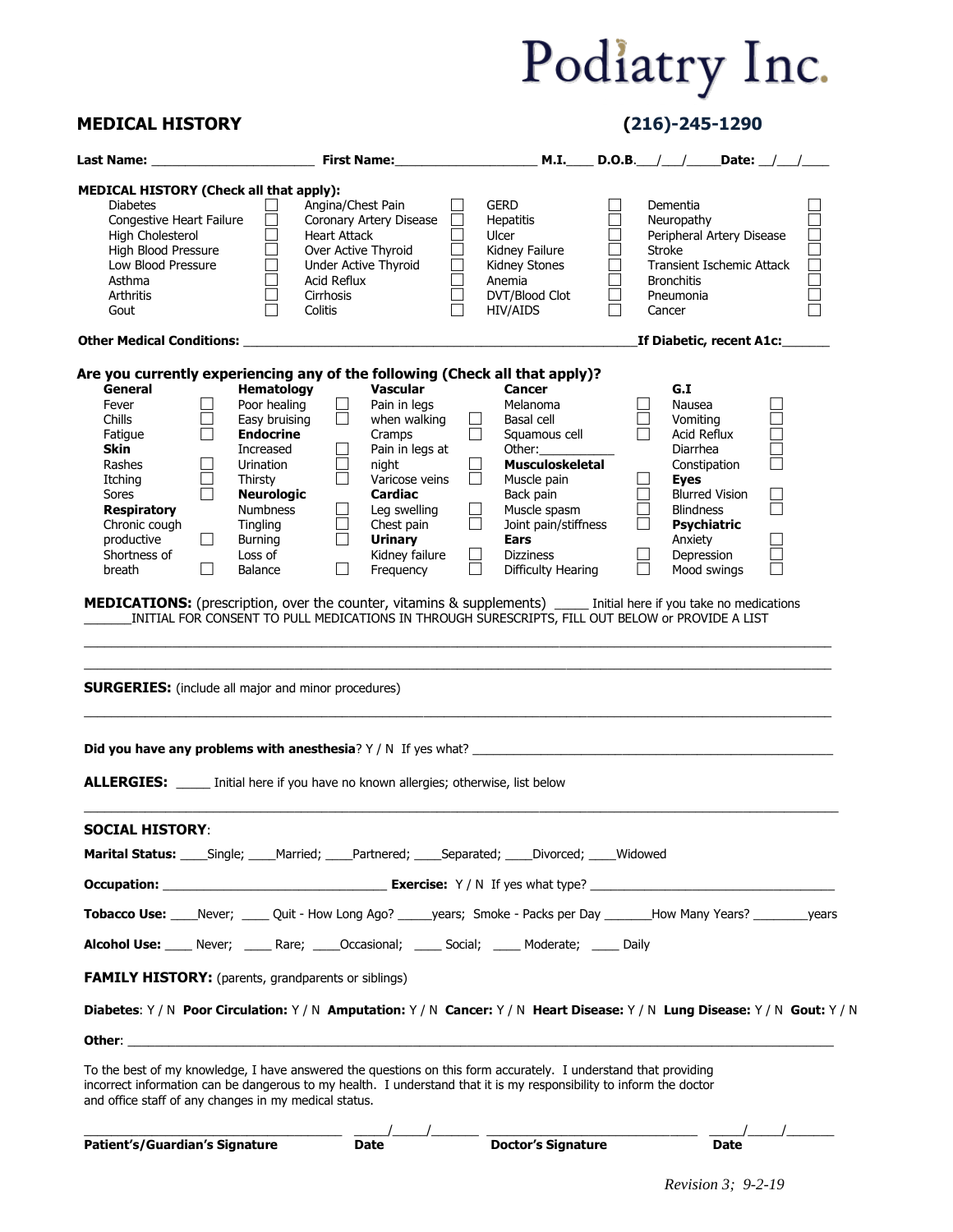|                 |                |                   |         |                                                                                |                   | How did it occur? ____ Trauma ____ Injury ____Gradual Onset ____ Rapid Onset ____ Pain Off and On                                                                                                                              |                   |              |        |
|-----------------|----------------|-------------------|---------|--------------------------------------------------------------------------------|-------------------|--------------------------------------------------------------------------------------------------------------------------------------------------------------------------------------------------------------------------------|-------------------|--------------|--------|
|                 |                |                   |         | <b>What are the characteristics of the pain</b> ? (Please mark all that apply) |                   |                                                                                                                                                                                                                                |                   |              |        |
|                 |                |                   |         |                                                                                |                   | ______ Sharp ______ Shooting _______ Stinging ______ Burning ______ Aching _______ Throbbing ______Stabbing ______ Numbness                                                                                                    |                   |              |        |
|                 |                |                   |         |                                                                                |                   | How would you grade your pain on a scale of $0 - 10$ with 10 being severe? (Please circle)                                                                                                                                     |                   |              |        |
|                 |                |                   |         | 0 1 2 3 4 5 6 7 8 9                                                            | 10                |                                                                                                                                                                                                                                |                   |              |        |
|                 |                |                   |         |                                                                                |                   |                                                                                                                                                                                                                                |                   |              |        |
|                 |                |                   |         |                                                                                |                   |                                                                                                                                                                                                                                |                   |              |        |
|                 |                |                   |         |                                                                                |                   |                                                                                                                                                                                                                                |                   |              |        |
|                 |                |                   |         |                                                                                |                   |                                                                                                                                                                                                                                |                   |              |        |
|                 |                |                   |         |                                                                                |                   |                                                                                                                                                                                                                                |                   |              |        |
|                 |                |                   |         |                                                                                |                   | Have you seen another physician for this condition? _____ Yes _____ No Who? __________________________________                                                                                                                 |                   |              |        |
|                 |                |                   |         |                                                                                |                   |                                                                                                                                                                                                                                |                   |              |        |
|                 |                |                   |         |                                                                                |                   |                                                                                                                                                                                                                                |                   |              |        |
|                 |                |                   |         |                                                                                |                   |                                                                                                                                                                                                                                |                   |              |        |
|                 |                |                   |         |                                                                                |                   |                                                                                                                                                                                                                                |                   |              |        |
|                 |                |                   |         |                                                                                |                   | Are there any other problems you would like to discuss? The contract of the contract of the contract of the contract of the contract of the contract of the contract of the contract of the contract of the contract of the co |                   |              |        |
|                 |                |                   |         |                                                                                |                   | Do you experience any of the following problems to or because of your feet or legs (Check all that apply)?                                                                                                                     |                   |              |        |
| <b>Numbness</b> |                | Cold feet         |         | Cramping in                                                                    |                   | Joint pain/stiffness                                                                                                                                                                                                           |                   | Nausea       |        |
| <b>Tingling</b> |                | <b>Blod clots</b> | $\perp$ | legs walking                                                                   | $\Box$            | Wounds/Ulcers                                                                                                                                                                                                                  | $\Box$            | Vomiting     | - 1    |
| <b>Burning</b>  |                | Stabbing calf     |         | Cramping/Pain                                                                  |                   | Recent weight                                                                                                                                                                                                                  |                   | Diarrhea     | ┚      |
| Redness         | $\blacksquare$ | pain              |         | at rest                                                                        | $\vert \ \ \vert$ | changes                                                                                                                                                                                                                        |                   | Fever        | $\Box$ |
| Itching         | $\Box$         | Dry skin          | $\Box$  | Varicose veins                                                                 | $\vert \ \ \vert$ | <b>Excess Bleeding</b>                                                                                                                                                                                                         | $\vert \ \ \vert$ | Nail changes | $\Box$ |

**PODIATRIC HISTORY (216)-245-1290**

\_\_\_\_\_\_\_\_\_\_\_\_\_\_\_\_\_\_\_\_\_\_\_\_\_\_\_\_\_\_\_\_\_\_\_\_\_\_ \_\_\_\_\_/\_\_\_\_\_/\_\_\_\_\_\_\_ \_\_\_\_\_\_\_\_\_\_\_\_\_\_\_\_\_\_\_\_\_\_\_\_\_\_\_\_\_\_\_ \_\_\_\_\_/\_\_\_\_\_/\_\_\_\_\_\_\_ **Patient's/Guardian's Signature** Date **Date Date Doctor's Signature** Date **Date**